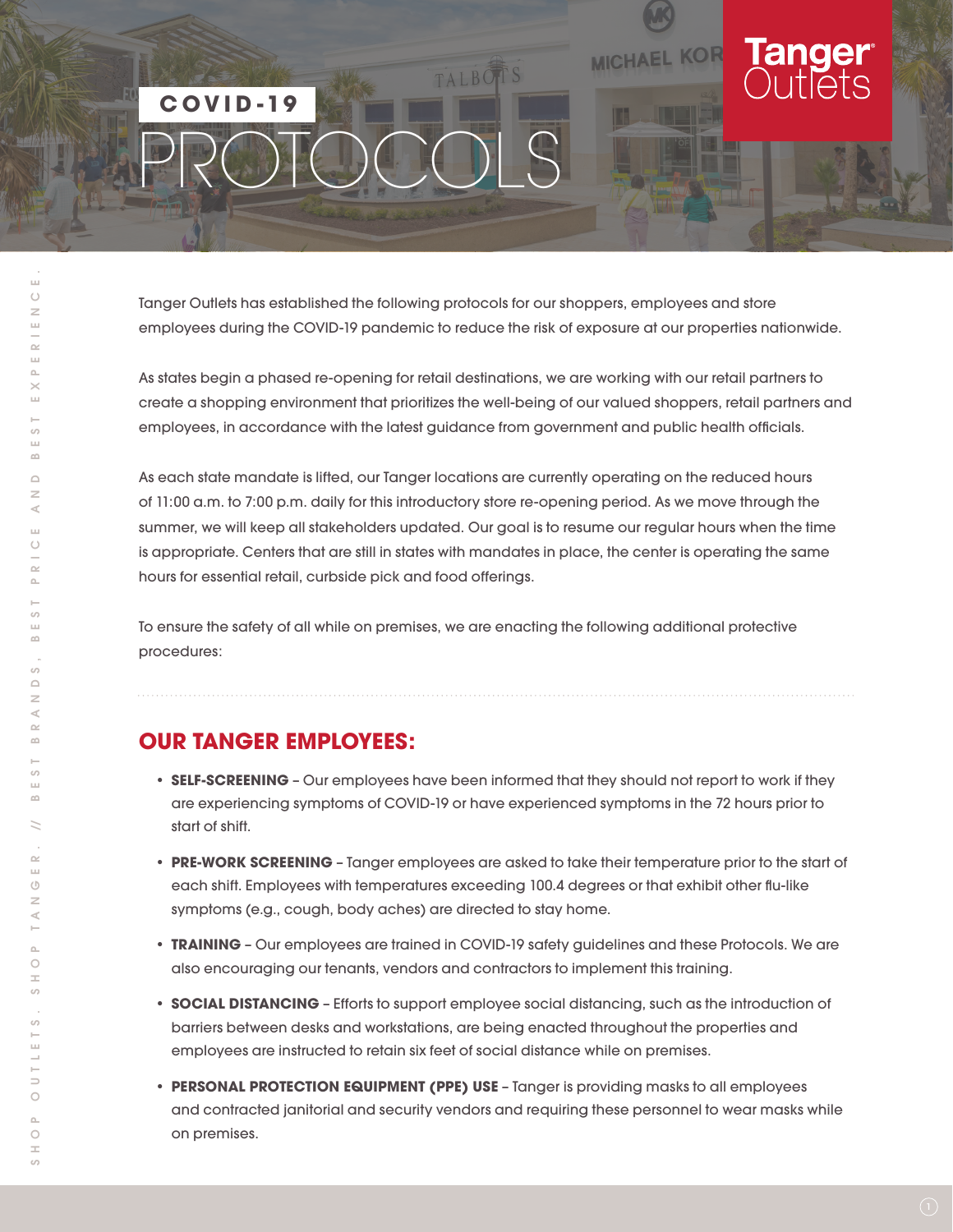# TALBOTS  **COVID-19** PROTOCOLS

#### **OUR RETAIL PARTNERS:**

We are recommending retail partners follow the same rules as Tanger employees to ensure the safety of our Centers. Additionally, we are recommending the following, in accordance with the latest guidance from government and public health officials:

**MICHAEL KOR** 

- Employees should be allowed and encouraged to take frequent breaks for handwashing.
- Hand sanitizer product, compliant with CDC guidelines, should be made available in store.
- Occupancy within the store is limited to the degree necessary to facilitate social distancing and in compliance with state/local requirements.
- Social distancing of 6 feet between and among customers and employees should be observed, whenever possible.
- Use of touchless or contactless transaction technology should be encouraged.

#### **OUR SHOPPERS/VALUED CUSTOMERS:**

- Heightened procedures have been put in place as the mandates lift for certain business types by government requirements, and we will follow these directives.
- Tanger is providing masks to all Tanger employees and contracted janitorial and security vendors and requiring these personnel to wear masks while on premises.
- Tanger is encouraging the use of facial masks or other facial covering by all shoppers and other visitors while on site via signage throughout the property. For shoppers and visitors that have forgotten their masks, shoppers can visit Shopper Services to get a mask. Hand Sanitizer is also available in Shopper Services.
- Surfaces and areas of high traffic are regularly sanitized in accordance with health official recommendations.
- Social distancing floor decals, indicating distances of six feet, are stationed outside of retailer entrances, within Shopper Services and throughout the center.
- Most of our public restrooms are touchless, hands free services and surfaces. Signage for social distancing has been placed on mirrors/sinks and stalls.

 $\circ$ 

 $\bar{\omega}$